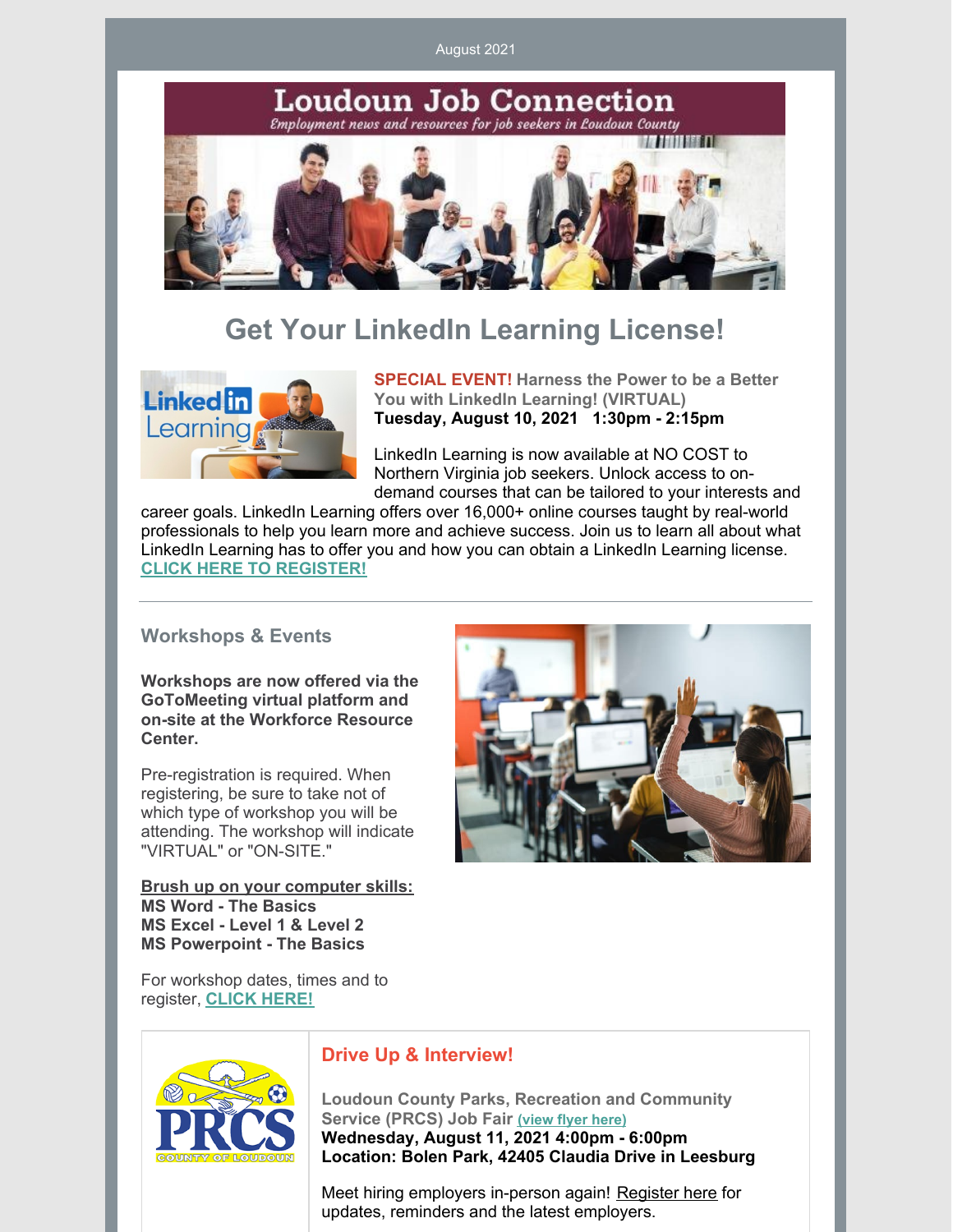**Current participating employers:** Loudoun County Parks Recreation and Community Services, Amazon, Manpower, Sheetz, Washington Metropolitan Area Transit Authority and Potomac Falls Health & Rehab Center.

**Look who's hiring!**



The Interstate Family of Companies is a worldwide group of transportation and logistics management, moving, storage and relocation service providers.

Currently hiring Movers, Mover's Helpers, Non-CDL Drivers, A&B Drivers and more for their Sterling and Springfiled locations.

For immediate consideration, email [jennifer.pardo@invan.com](mailto:jennifer.pardo@invan.com) or call 571-220-6485.

# **[CLICK](https://moveinterstate.com/careers/?utm_source=email&utm_medium=email&utm_campaign=college job fair) HERE FOR MORE INFO**

# **Partner Spotlight**



**Diane McBride, Business Specialist for the Virginia Department for the Blind and Vision Impaired (DBVI)**

**Stop in to the Workforce Resource Center on Friday, August 20th between 11:00am and 1:00pm to meet with Diane and learn more.**

## **Tell me about DBVI and your agency's role in helping those in the community with vision impairments.**

DBVI is a Virginia Commonwealth agency that is committed to providing quality services to assist Virginia's citizens who are blind, deafblind or vision impaired in achieving their desired level of employment, education, and personal independence. The department provides an array of specialized services to blind Virginians of *all ages* to assist them in attaining the skills, confidence and positive outlook that are critical to independence.

## **What programs or services support those who need assistance related to employment?**

One of DBVI's primary focuses is to assist blind Virginians in achieving quality employment outcomes. Vocational evaluation, job training, job development, job retention, placement, follow-up and other services are provided to assist consumers in obtaining and keeping jobs in the public and private sectors.

#### **How can I get more information or start working with your staff?**

The DBVI website provides detailed information about the department's programs and services. You may contact us by telephone through our toll free number, 1-800-622-2155, or contact the Fairfax Regional office at 703-359-1100. You may also reach us by following the "**[contact](https://www.vdbvi.org/staff.htm) us**" link on the DBVI website. [www.VDBVI.org](http://www.vdbvi.org/)

# **Next issue: Celebrate Workforce Development Month**